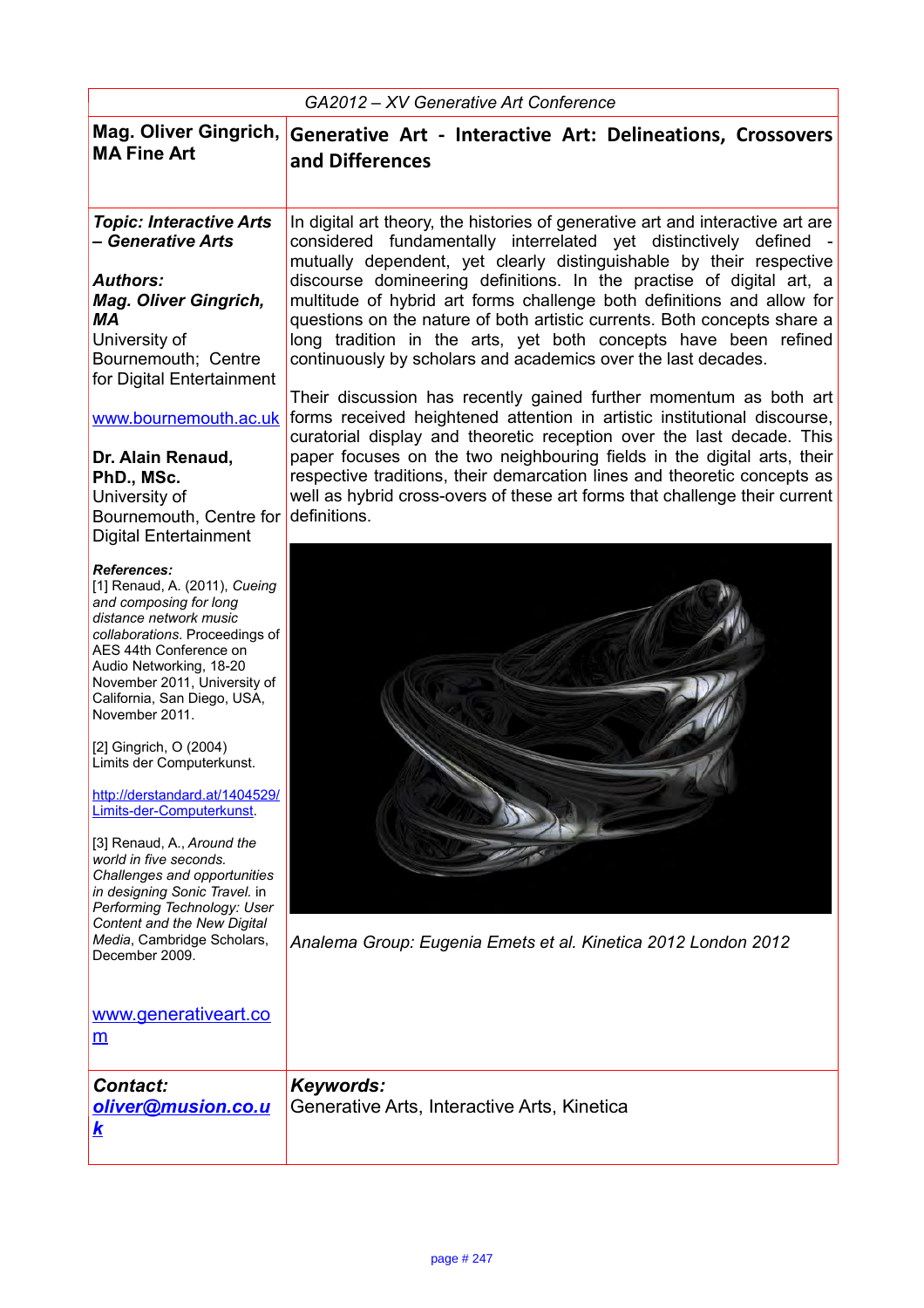# **Generative Art - Interactive Art: Delineations, Hybrid Media and Conceptual Differences**

Oliver Gingrich, Mag. MA *Engineering Doctorate Applicant at the Centre for Digital Entertainment Bournemouth University; Musion Systems Ltd <http://digital-entertainment.org/> [www.musion.co.uk](http://www.musion.co.uk/)* [oliver@musion.co.uk](mailto:oliver@musion.co.uk)

Alain Renaud, PhD., MSc. *Senior Lecturer in Music and Audio Technology at Bournemouth University <http://digital-entertainment.org/> <http://alainrenaud.net/> [arenaud@bournemouth.ac.uk](mailto:arenaud@bournemouth.ac.uk)*

## *Abstract*

In digital art theory, the histories of generative art and interactive art are considered fundamentally interrelated, yet distinctively defined - mutually dependent, yet clearly separated by their respective discourse shaping definitions. Equally, in art practise, a multitude of hybrid art forms challenge these definitions - allowing for questions on the nature of the two currents. Both genres share a longstanding tradition in the practise of digital arts, while their theoretic concepts have been constantly refined by scholars over the last decades. Recently, their discussion has gained further momentum as both art forms received heightened attention in institutional discourse, curatorial display and theoretic reception. This paper focuses on the two neighbouring fields in the digital arts, their respective traditions, their conceptual demarcation lines and theoretic implications. We are singling out examples of hybrid nature, conceptual cross-overs between interactive art and generative art - that challenge their respective domineering definitions.

## **Interactive Art – between conceptual approach and technical innovation**

The Oxford Dictionary defines interactive as allowing a two-way flow of information between a computer and a computer-user, i.e. as responding to a user's input. A computer is defined not only as an electronic device, but secondly as a person who performs calculations, especially with a calculating machine. It is this second definition of computing that we need to engage, if we are looking for an expanded definition of interactive art that includes art production before the 1960s. In the strict sense of the term, interactive art is linked to the history of computers as an electronic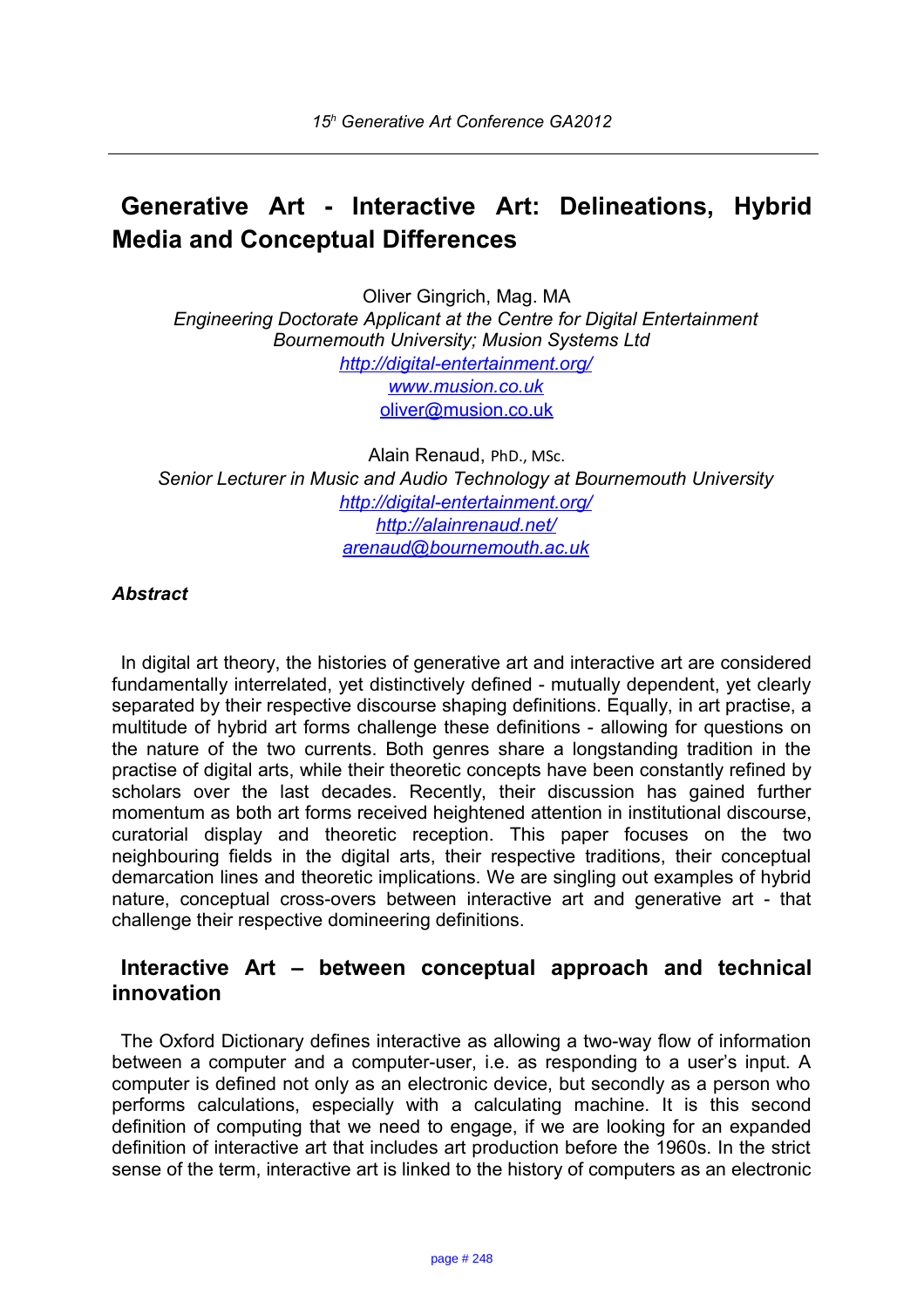device which is capable of receiving information (data) in a particular form and of performing a sequence of operations in accordance with a set of procedural instructions (program) to produce a result in the form of information or signals (Oxford Dictionary).

Although the word art and technology derive from the same epistemological Greek roots – the word techne- interactive art does not primarily focus on technical explorations alone. In interactive arts, technology exists only as a tool to explore new realities, new forms of engagement and new expressions of meaning. Wong, Jung and Yoon from Seoul's Soongsil University argue that it is not sufficient for the work to react based on the spectator's selection, but interactivity should allow the meaning behind the interaction to be discovered (Wong, Jung, Yoon 2009, p.180). As Maria Teresa Cruz declared - "Interactivity is not a specifically technological issue (Cruz 2009, p.2)."

The artist Nathaniel Stern states that in interactive art "installations are not objects to be *perceived* but relations to be *performed*" (Stern 2011, p. 233) Interactive art is often understood as a subgenre of installation art – yet performative actions, live audience participation and real time engagement are its integral components. Interactive art has its roots in performance arts, happenings and the explorations of Fluxus. In between sculpture and installation, performance and participation, technology and tradition – interactive art is considered platform independent and hybrid per se – bridging many conceptual rifts.

Edmonds and Mueller assert that interactive art privileges experience over static objects (Edmonds, Bilda & Muller 2006, p.142)." As conceptual credo, this observation echoes Nicholas Bourriaud's political account in *Relational Aesthetics*  "that art is at once the object and subject of an ethic - art is a state of encounter" (Bourriaud 2001, p.18). While Bourriaud's umbrella term centres around social contexts and the discussion of social engagement, interactive art is a social dialogue in itself – a social encounter per se. According to Veronika Korakidou and Dimitris Charitos, in interactive art, *"the visitor is the one that completes the artwork. Without him/her, the artwork does not exist[i](#page-12-0) (Korakidou & Charitos 2011, p.281)."* 

Geoffrey Keays at the MIT points out that interactive art is as old as the cave paintings of Lascaux, which date back to 13000BC. Ipso facto, the history of interactive art is not merely a history of technical advances (Keays 1999). The history of interactive art encompasses a history of audience participation, physical engagement and participatory authorship. As such interactive art doesn't always entail high tech gadgetry or the use of ground-breaking technology. Marcel Duchamps Bicycle Wheel (1951) - transformed a bike wheel into a kinetic art piece. When audience members' physical interaction created a readymade out of a single wheel, they also altered its visual effect on other audience members.

The way we experience interactivity in the arts changed dramatically throughout art history. Technical advances and innovation influence the way artists tackle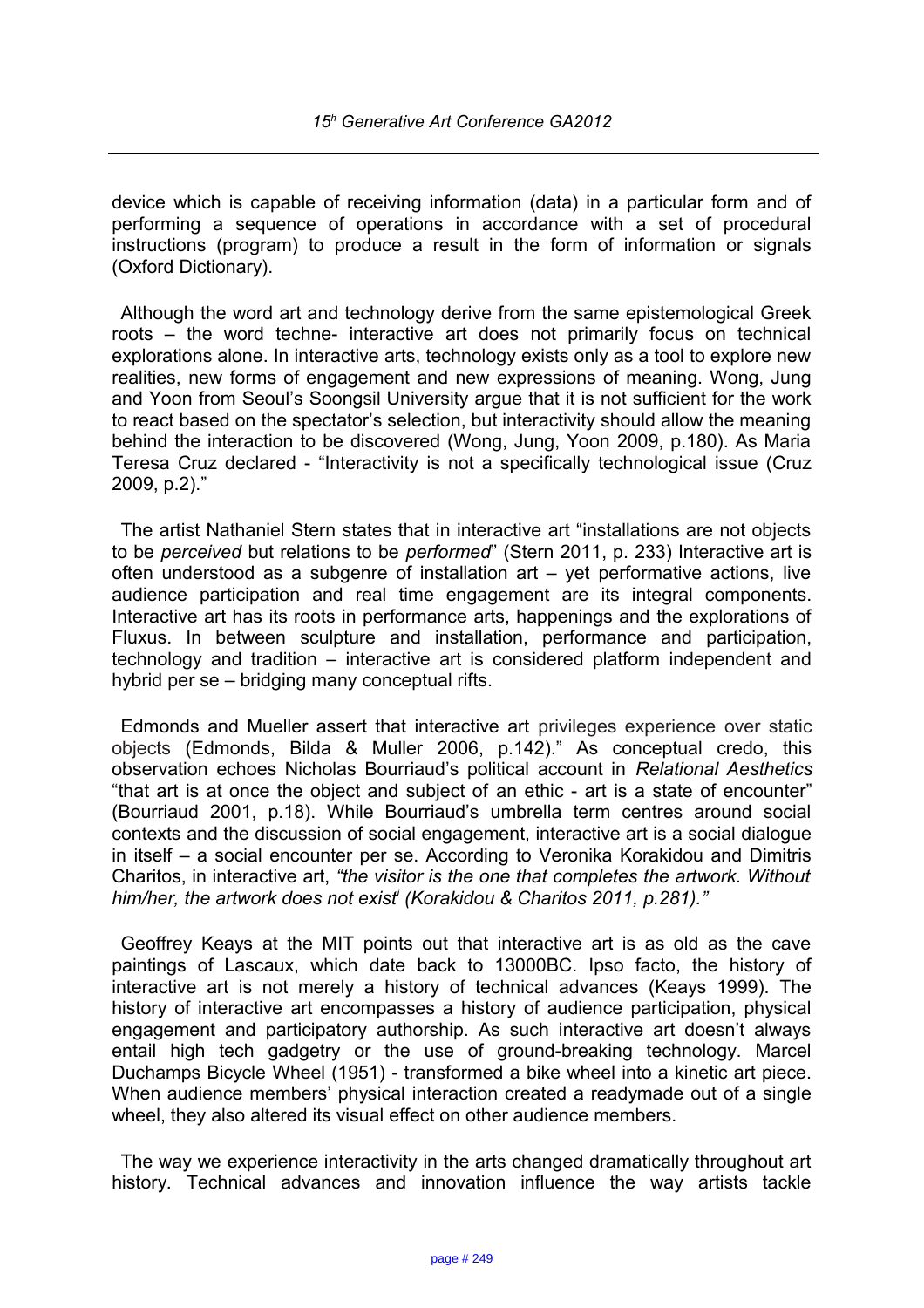inseminations of interactivity in the artistic practise. In "Interaction, Participation, Networking - Art and Telecommunication", Peter Weibel explores the terms interactivity/interaction in the context of art history. Definitions of the term appear vague and fuzzy if studied over time - as concept and practises of interactivity underwent multiple transformations across the decades. From Nam June Paik or Robert Rauschenberg's Fluxus pieces of the 50s, to Gene Youngblood's immersive Expanded Cinema experiments of the 60s, to Dan Graham, Valie Export or Peter Campus' video pieces and closed circuit installations of the 70s, to Christa Sommerer and Laurent Mignonneau, Jeffrey Shaw or Lynn Hershmann's pieces of the 1980s and 1990s to to current interactive art practises –spectators' roles shifted with technical possibilities and altered conceptions of mediation. Interactive art is art that engages the user in a two way flow of information so that the artwork is significantly altered through his or her actions. The artwork wouldn't exist without the spectators' input.

As Christiane Paul (2004) concluded, interactive art is not a recent phenomenon in art production – as all art inherently strives to be interactive. Credited as one of the first major exhibitions worldwide to feature computerised interactive art – Jasia Reichhardt's seminal "Cybernetic Serendipity" at the Institute of Contemporary Art set the tone for its academic discussion: Out of the 143 contributors, 43 were composers and 87 were non-artists: engineers, doctors, scientists and technologists. Interactive art is deeply rooted, but not restricted to a wider discourse on art and technology.

The ICA – Institute of Contemporary Arts London - also set a second milestone in the contemporary history of interactive arts: In 2008 the late artistic director Ekow Eshun decided to close the institution's Live and Media Department – a locus operandi hitherto dedicated to performative and interactive art alike. Eshun and the ICA reasoned that it was impossible to artificially segregate these art forms from others any longer – interactive art is everywhere.

Between technology, installation and performance, artist happening and audience participation – the very essence of interactive art is to evade genres and classifications. Generative Art – an art that is closely associated with discourses on artificial intelligence, cellular automata and technical autonomy is a neighbouring discipline of equally blurry conceptual boundaries. Dedicated museum spaces such as the ZKM in Germany, FACT Liverpool in the UK, Gaité Lyrique in France, or the ArsElectronicaCenter in Austria- committed to the field of art and technology, digital art and interactive art  $-$  are focusing on both debates  $-$  side by side, yet within clearly demarcated theoretical discourses.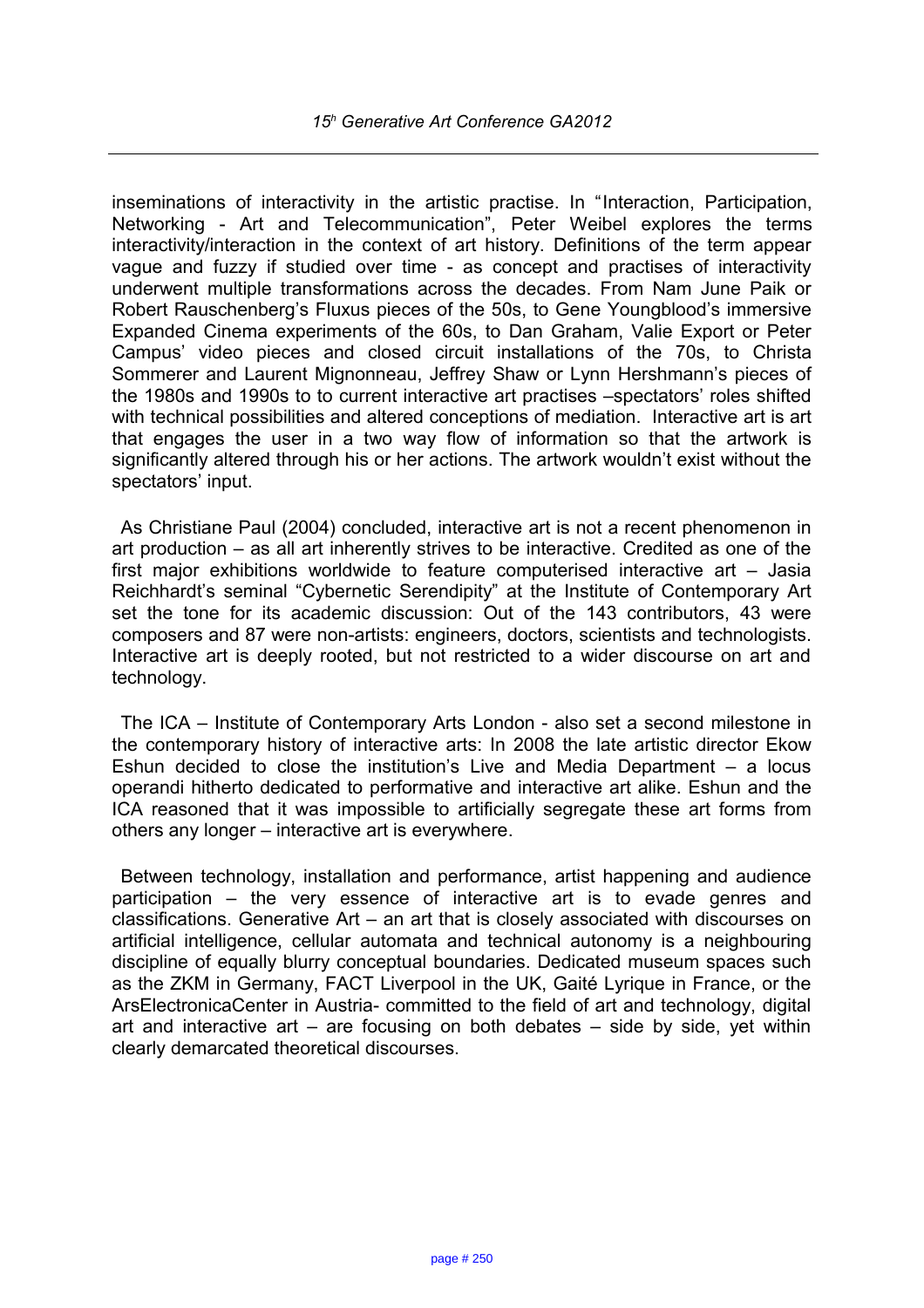### **Generative Art – art as computational process and autonomous system**

In What is "Generative Art" Philip Galanter defines his conception of Generative Art as "*any art practice where the artist uses a system, such as a set of natural language rules, a computer program, a machine, or other procedural invention, which is set into motion with some degree of autonomy contributing to or resulting in a completed work of art.[ii](#page-12-1)(Galanter 2003, p. 4)"* 

This broad and open definition reflects an inclusive approach, restricting the field within the digital arts on the use of autonomous systems in the process of its artistic production. Generative art is a rule based art form, closely linked to the fields of complexity theory and artificial intelligence. Outside the context of art theory, various definitions of autonomy exist: The Oxford dictionary, ties the concept to a philosophical or political background - by linking the term to the notion of freedom of choice. Autonomy is either understood politically as *"the freedom for a country, a region or an organization to govern itself independently***" or in a philosophical context as "***the ability to act and make decisions without being controlled by anyone else giving individuals greater autonomy in their own lives."* **None of these definitions have had any repercussions in the discussion of generative arts. Prevailing definitions centre around a terminology borrowed from artificial intelligence (see: Galanter 2003, McCormack 2001 and Edmonds 2009).**

In artificial intelligence and robotics, the term "autonomy" has played a crucial role to refine both control and intelligence. From the outset, artificial intelligence served as a conceptual backdrop for generative arts - whether on a theoretical level or in computational practise**[iii](#page-12-2)**. The European Space Agency's definition of autonomy in is strictly constrained to a set of conditions to be met by a robotic system. Both the term autonomy itself and definitions for its subsidiary "degrees of autonomy" are thus technically restrictive and exclusive: Only when all of the six conditions are met *and "performed without human guidance" a robot can be called Autonomous[iv](#page-12-3) .* This definition clearly earmarks autonomy as a concept defined through the *exclusion of human interaction*. Autonomy is understood as self-reliance of a learning system. Its self-subsistence and self-sustainability for growth, intelligence and corollary progress-based results explicitly excludes human interference.

In "Autonomous Robots: From Biological Inspiration to Implementation and Control" George Bekey refers to autonomy as "a system being capable of operating in the real world environment without any external control for extended period of time"**[v](#page-12-4)** . The very definition of autonomy in AI and Robotics is based on the idea of circumvention of external control i.e. human intervention. On the contrary, definitions of interactive art tend to focus entirely on human intervention, concentrate on active human participation in the creation of a "completed work of art".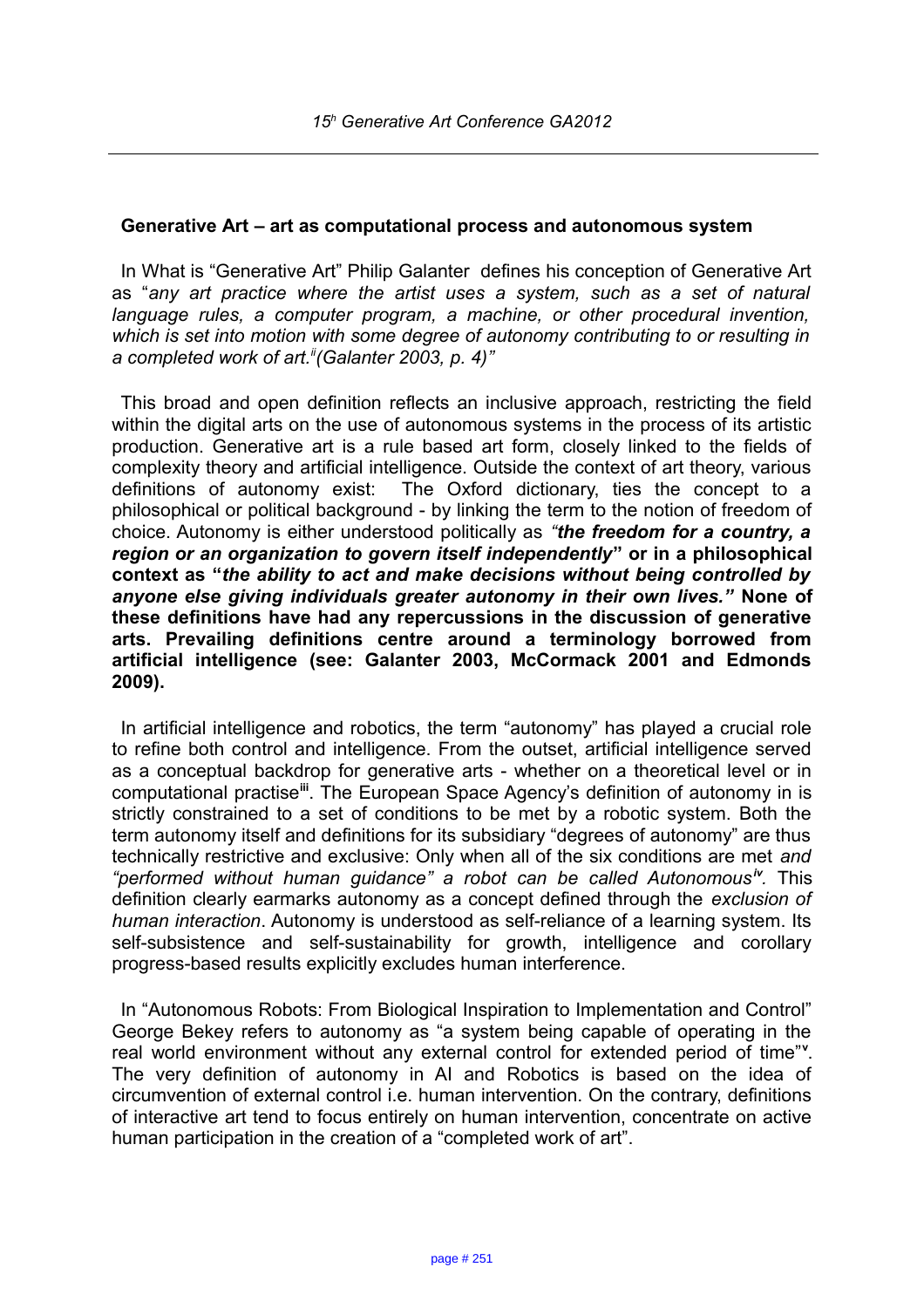Similarities in both art forms include proximity to technological discourses, frequent use of computational practises, and a rule based approach that centres often on questions of chaos and control. Both traditions have a long history, with a recent resurgence in artistic production and institutional prominence. Both traditions are now firmly linked, but not exclusively confined to contemporary digital art production. Furthermore, both terminologies and their conceptions have frequently changed over the last decades.

Similar to the history of interactive arts, the history of generative art is as old as mankind and not intrinsically linked to a discourse on technology. Philip Galanter points towards Christopher Henshilwood's discoveries of cave paintings of triangular shapes – 70,000 of age (Galanter 2003). Iterative symmetry and geometry have been integral part of artistic creation from the Assyrian civilization to contemporary art production today. Yet it isn't the inherent symmetry that makes these ancient art forms a subset of generative art. Generative art is neither considered to represent a style, nor a technique. According to Galanter, "in principle, any computer based generative method could be carried out by hand.(Galanter 2003, p. 16)" Even though the terms -computer art and generative art- were used interchangeably at their introduction into academic discourse in the 1960s, computers do not necessarily constitute for a term defining variable.

Henry's Drawing Machine is considered to be more of a machine than a computer. In 1962, this generative art tool earned Desmond Paul Henry the title of being the first generative artist to exhibit in a solo show. Equally, John Whitney's converted M-5 "Anti-Aircraft" had little resemblance with a personal computer, yet this apparatus and its results are widely recognised as early examples of generative art in their production of slit scan images. As discussed, neither style nor techniques are per se defining factors for generative art. By definition, their main constituents are defined by the prevalence of a rule based system for the creation of autonomous artistic processes.

Early computer art was often perceived as congruent, if not equal to generative art: Georg Nees and Frieder Naacke are widely recognised as pioneers of computer art and generative art alike. Georg Nees and Frieder Nake's seminal exhibition "Generative Computergraphik" in Stuttgart 1965 is widely recognised as being the first of its kind – four years prior to Cybernetic Serendipity. Both artists used the term "generative" to describe artwork that was at least in parts automated and ultimately produced by a computer (Boden & Edmonds 2009, p. 23). Stephen Wilson or Ed Manning used computer plotted lines to create generative art. Other generative artists, such as Nicholas Schoeffer, Joseph Nechvatal or composers such as Cage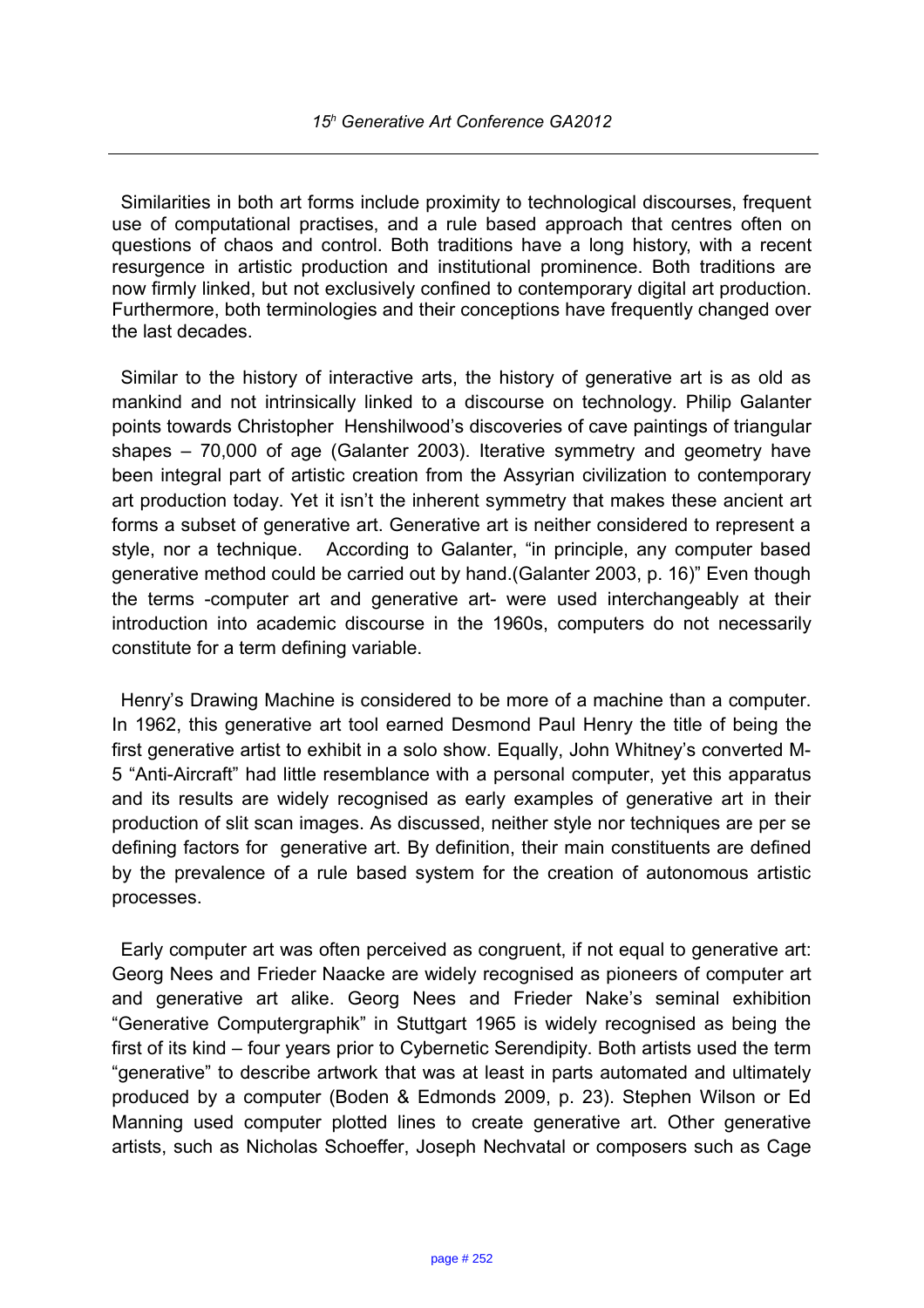used completely different means and techniques to the same end – to produce rule based art that is the result of automated procedures.

With the advent of software art, and the explosions of personal computers in homes of nuclear families worldwide, the terms computer art and generative art experienced both - a certain degree of dissolution and a clearer delineation in its discussion. A series of conferences and a wealth of publications led to a refined distinction between the terms. Philip Galanter's relatively young definition is preceded by decades of artistic production in generative arts that saw revolutions in music (John Cage, Lejaren Hiller), installation art (Brian Eno, Sol LeWitt) and program based art (Jon McCormack, Mark Napier). More recently generative art proponents transgress borders of any subgenre (Marius Watz, Genetic Moo, Michael Takeo Magruder from King's Visualisation Lab).

The theoretic framework of generative art is deeply rooted in artificial intelligence and cybernetics - both in practise (Roy Ascott, Gordon Pask) and theory<sup>[vi](#page-12-5)</sup>. In robotics and artificial intelligence, the term "autonomy" conscribes a set of technical conditions for a given robotic system: Capable of interpretation of directives, such a system needs to be environment aware, self-controlling and able to anticipate outcomes of its own actions (see: European Space Agency ESA<sup>[vii](#page-12-6)</sup>). In generative art, autonomy as a concept takes its terminological references and linguistic clues directly from Artificial Intelligence.

Algorithms and rule sets are a fertile ground for generative art – art that operates in a system of self-subsistence no matter whether this is language (Sol LeWit), physics – (Hans Haacke – Condensation Cube, 1965), biological paintings (Joseph Nechvatal) or architecture (Celestino Soddu). Generative Art is subject to controllable directives, capable of self-control and predictable as it relies on a set of rules for its creation. Artistic creation often starts with a conscious choice of these rules, but isn't limited to any medium, topic, technique or philosophical context. Questions of order and chaos are intrinsically linked to these rules and determine its philosophical proximity to complexity theory (Stephen Wolfram and others).

Generative art is either outcome or process of an artistic production based on autonomous systems - thus excluding human spectator agency. Interactive art, on the contrary, is based on spectatorship agency. Interactive art is per definition either the process or creative result of inter-subjective human art generation. At first, demarcation lines of both art forms seem very clearly defined. At the heart of creation and discussion of both art forms lies the same question on chaos and control: In interactive art and in generative art, controllability is reached through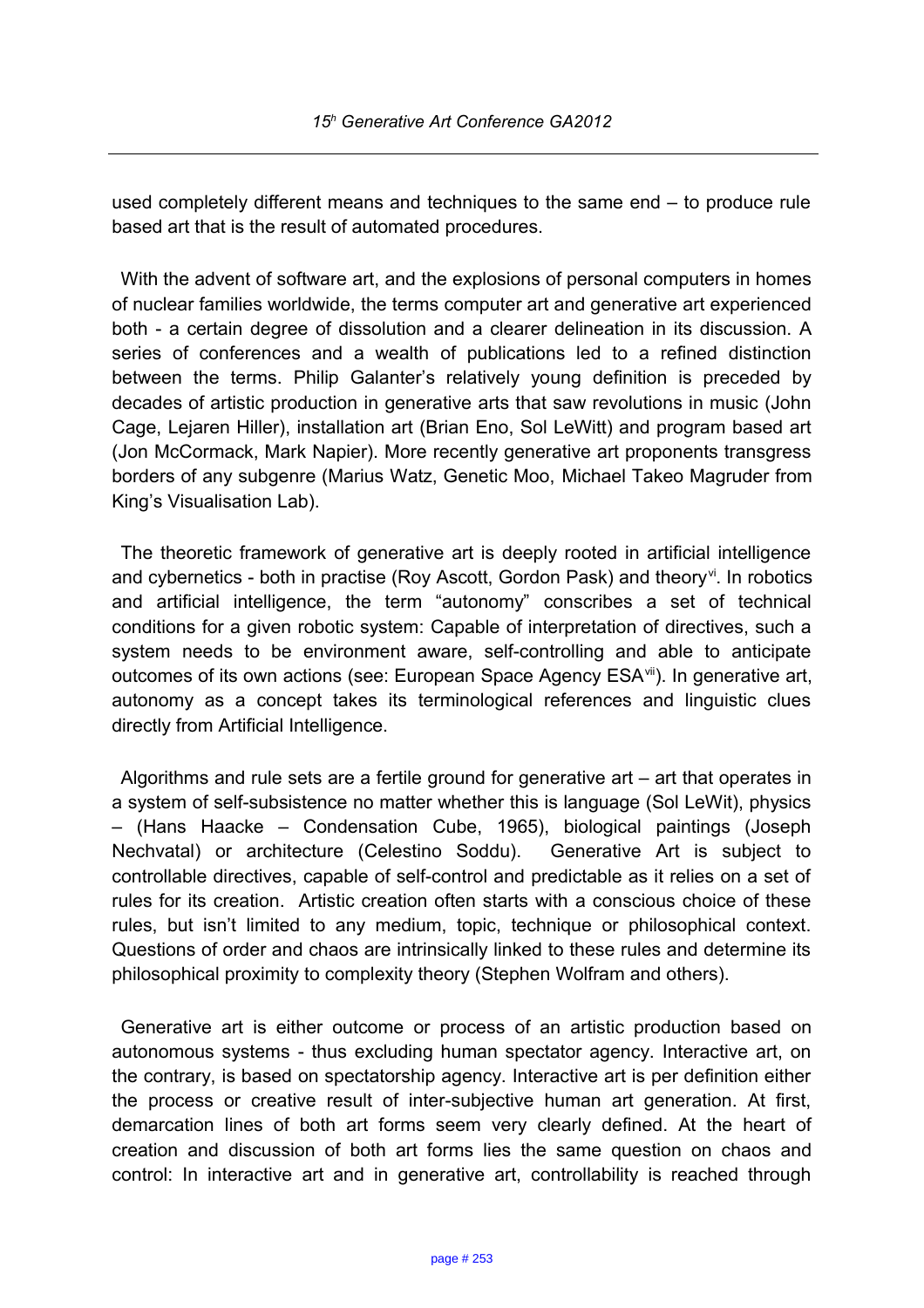rules: In generative art rules create art, in interactive art the absence of rules defines human interaction. Yet the very artists whose work leads to a discussion of these terms, continuously raise questions on authorship and visitor participation throughout their work – thereby challenging the concepts of their own genres.



*Analema Group – Khaos – performed at Kinetica, London 2012*

## **Generative Art or Interactive Art?**

In both generative art and interactive art, a broad academic consensus has accepted dominating definitions for both art forms – defintions that seem related due to their inclusiveness of computer agency, yet appear mutually exclusive in the role they attribute to human intervention. Artistic practise has always challenged academic debates, a critical role further pursued in the digital arts. The practises of both generative art and interactive art deviate from their respective theoretical context – challenging our conception of computer-human interrelations. To the extend that we question where an autonomous computerised process starts and where it ends, where the radius of action for humans follows automated procedures, where we find distinctions between humans and cyborgs (Donna Harraway 1990),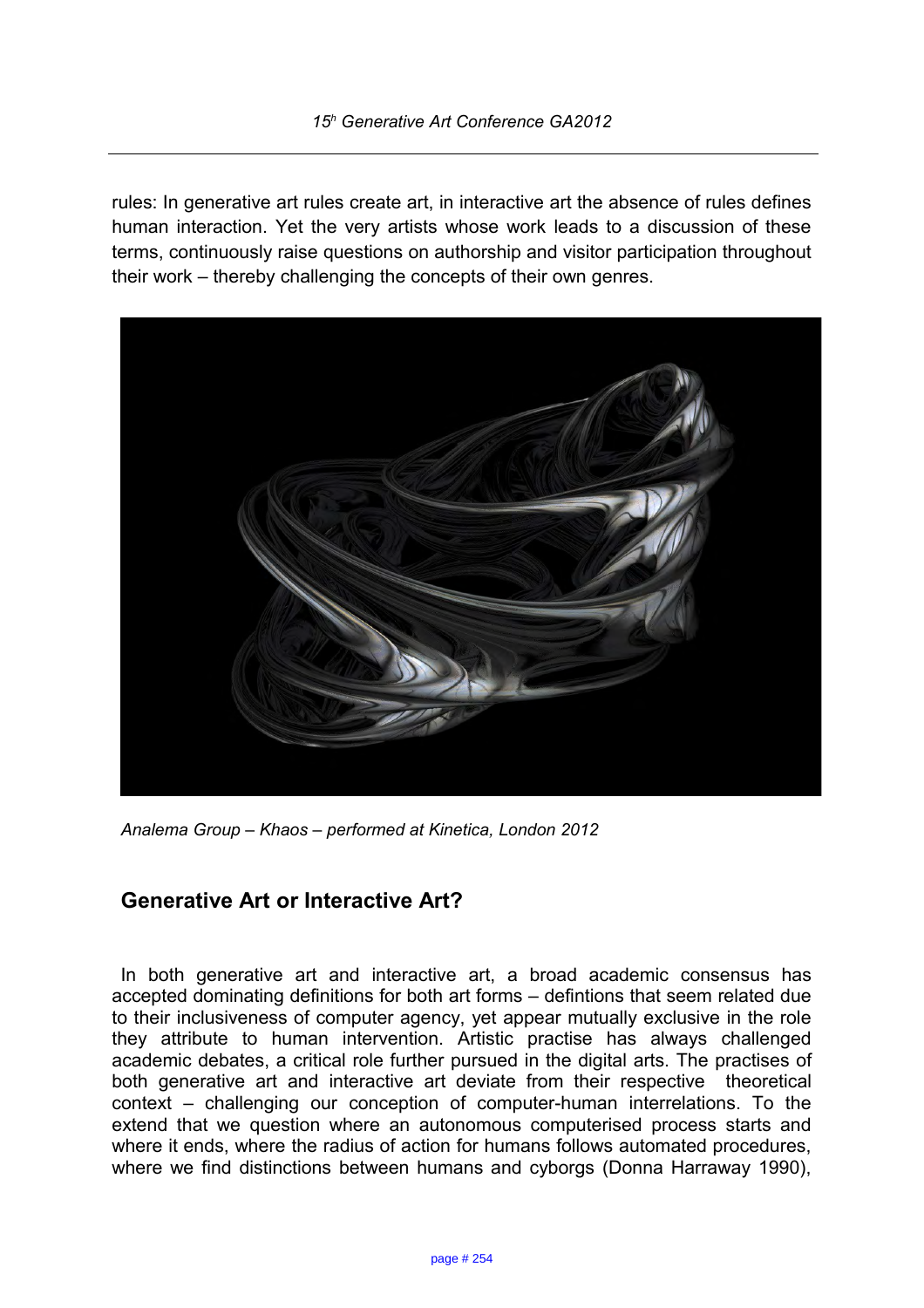human and posthuman (N. Katherine Hayles 1999), or if the new philosophies for new media (Mark B. Hansen 2004) are so new after all. By challenging existing definitions of digital art, artistic practise engage in theoretic meta-discourses on broader subjects on the relationship between humans and computers.

Exhibitions such as "Talk to Me" (MOMA 2011), Decode (V&A 2010-2011) or "Choreograph Me" (2010-2011) at the Hayward Gallery – focus on the the role of the audience in the exploration of contemporary interactive art production. All three exhibitions milestone in the curatorial discussion of their respective fields, present pieces that can be classified as either "Generative Art" or "Interactive Art", yet none of these shows draw a distinctive line between the two concepts. Current definitions for both digital art categories point to clear-cut concepts that are mutually exclusive, conceptual antagonisms, ergo ask for distinctive denotations for both art forms. yet these elemental definitions do not seem to resonate in either practise of art production or the realities of their presentation.

In Nicolas Myers piece "Transgenic Bestiaries" – exhibited at "Talk to Me" spectators create autonomous organisms of new species out of an existing DNA stock. Mixing and matching, the spectator becomes the creator of a new life form an artificial intelligence created out of DNA code – is this generative art or interactive art? Modified DNA code create autonomous systems, life forms that are selfsustainable and non-dependent on human interaction, yet these forms need human interaction to be initiated. Generative Art or Interactive Art – what are we looking at?

In one of the now classic pieces of interactive art, "interactive plant growing" by Laurent Mignonneau and Christa Sommerer(1993), plants act as an audience interface to control the real time growth of artificial, generative, virtual plants. Plants become an interface for real-time controlled generative art, art that is both generative and interactive – autonomous as a biomechanism, yet dependent on human interaction to become visible, to become alive.

Botanicus Interacticus, presented at Siggraph 2012 echoes Sommerer and Mignonneau's seminal piece: Digital organisms are created through real life forms, human interaction triggers generative computer art as a mirror image of biodiversity, and biomechanics. Developed by Ivan Poupyrev from Disney Research, Pittsburgh and Philipp Schoessler, University of Arts Berlin, their "interactive plant technology" displays plants acting as a transmitter of electrical currents, currents that are then transformed into real-time generated digital organisms – visible only in a mirrored reflection behind their emitter. The visitor triggers digital growth of these generative digital art forms through his interaction with the live plant. Should we classify this as an interactive form of generative art or a generative display of interactive art?

At Kinetica 2012, London's biggest annual event for art and technology, the artist Eugenia Emets presented Analema Group's Khaos. Analema Group is a collaboration between Eugenia Emets (artist), Mohammad Taha (3D animation / design), Eurico Moita (programmer), Patricia Afari (sound artist / programmer) and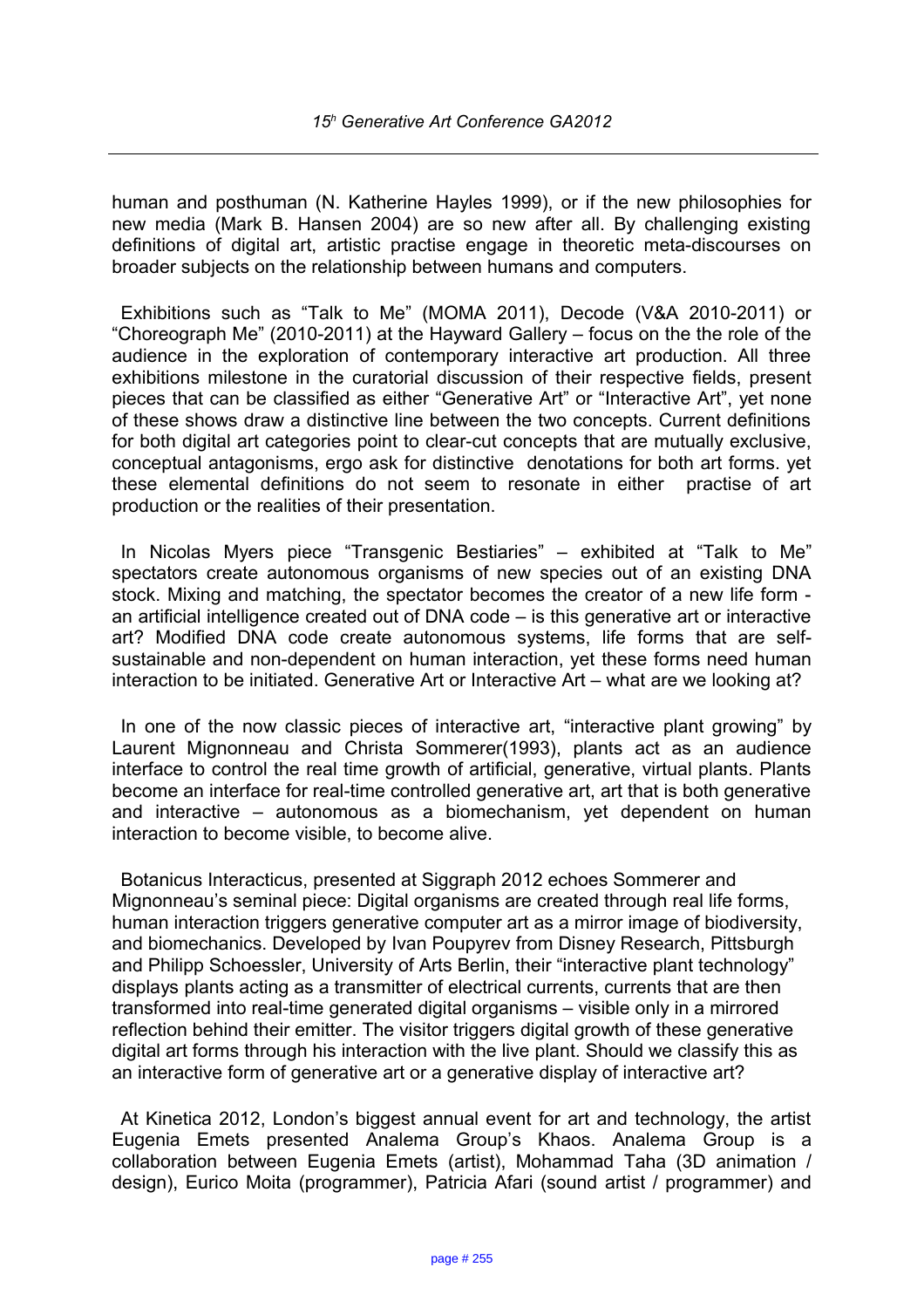challenges the very definitions of generative art and interactive art: Using a large scale "Pepper's Ghost" interface – the Musion screen, Eugenia Emets interacts with a generative algorithm, her live motion performance controls fractal shapes. Generative art in its purest form - 3d fractals – are created through algorithmic code, interactively controlled and modified through movement in space and live sound. The human becomes a cyborg, a live form of digital code in an interactive performance of an intrinsically autonomous; code based art generation: A form of generative art or of interactive art?

In our own research at the CDE – Centre for Digital Entertainment – a joint institutional postgraduate centre by Bath and Bournemouth University, Alain Renaud, Oliver Gingrich and the artist Eugenia Emets, work on artistic strategies to translate principles of cymatics – the transformation of matter through sound waves- into code based digital art work. Code representing interference patterns of liquids generated by sound is visualised using a a large scale Peppers Ghost display – the Musion screen. Users experience their own actions as physically tangible sound, communication as the emergence of interference patterns of two interrelated soundscapes. The result consists in the 3D visualisation of cymatic principles – a generative art form that is constantly modified by interactions between people. Here, a code based, autonomous system is acting as mediator between people, rather than mere representation of a self-contained system. Yet, to paraphrase Marshall McLuhan, the medium is the message: At the base of any generative art, however autonomous the result, lies human input as a decision making process by the artist. Autonomy of any generative computing system is only ever possible through initial human input. In this case, users become artists, as the audio-visual system it is only ever generated if the input equals human interaction.

Current artistic production challenges the very notions of the theoretical context it operates in – evading all classifications, categorisations and definitions. Digital art is prompting us to ask broader questions, not only on the nature of generative and interactive art, but on artificial intelligence and human performance – on chaos and control and on the complex and intertwined relation between computer and human.

This paper presents generative art and interactive art as two distinctive concepts with their own traditions, theoretic backgrounds and academically recognised definitions. Both art forms are presented as diametrically opposite concepts, concepts at once distinctive, concurrent and yet often interrelated. Contemporary digital art practise shows us that the relationship between computer and human, spectator and author, quasi autonomous systems and visitor engagement are more complex than their dominating definitions seem to establish:

 A multitude of hybrid art forms exists – transgressing the confinements of both conceptual schools of thought. Over the last decades, the role of the spectator in art production and art consumption has shifted towards a more integral and pro-active one, while the role of technology and computers in artistic art production changed from secondary to omnipresent. In contemporary artistic institutions, human actions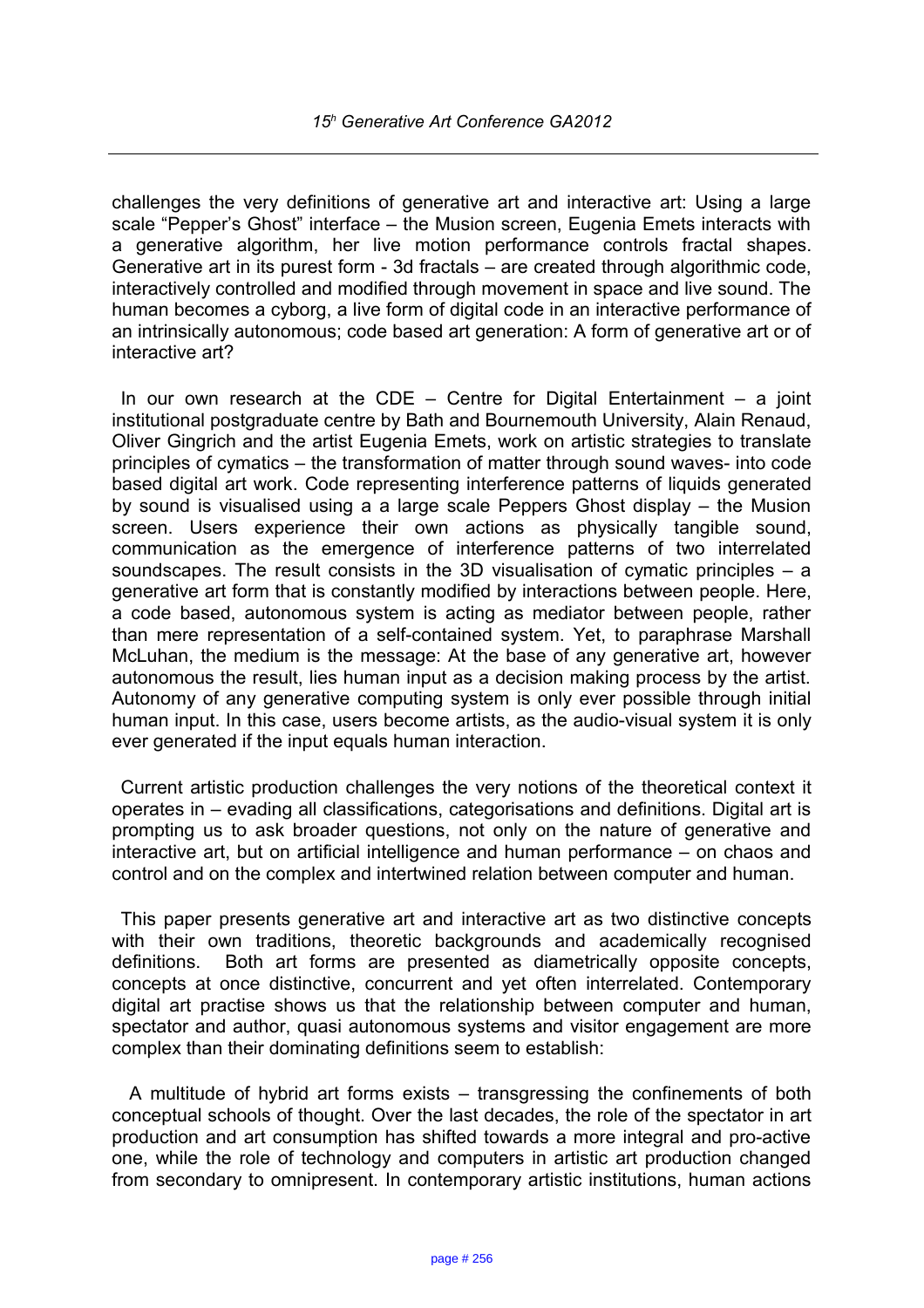and interactions are computer penetrated or computer aided wherever we look; To the extend that computers are forming part of communication processes, generative art, hitherto a biotope of autonomous computer generated art production is being conquered by human interactivity. We are experiencing a multitude of art forms commenting on hybrid forms of communication, a multitude of art forms that challenge both: the concepts of autonomy of computers, and the autonomy of being human.

#### **References:**

Boden, Margaret; Edmonds, Ernest: What is Generative Art? Digital Creativity, 20:1-2,21- 46 Routledge 2010.

Bourriaud, Nicholas: Relational Aesthetics.

Burraston, Dave; Edmonds, Ernest: Cellular automata in generative electronic music and sonic art: a historical and technical review. Digital Creativity, 16:3, 165-185 Routledge 2005

Campbell, Jim: Delusions of Dialogue: Control and Choice in Interactive Art. Leonardo, Vol. 33, No. 2 (2000), pp. 133-136 MIT Press Massachusetts 2000.

Clauser, Henry: Towards a Dynamic, Generative Computer Art. Leonardo, Vol. 21, No. 2 (1988), pp. 115-122 MIT Press Massachusetts 1988

Cruz, Maria Teresa: "From Participatory Art Forms to Interactive Culture: Towards a Critique of the Aesthetic Economy". International Journal of the Arts in Society, Volume 4, Illinois, 2009.

DeSouza, Pauline: Rethinking the Dissension between Software and Generative Art. The International Journal of Technology, Knowledge and Society Volume 6, Number 5, London 2010

Gollifer, Sue: Artist Space 6: Generative computation and the arts. Digital Creativity 2003, Vol. 14, No. 3, pp. 159–168 Routledge 2003.

Edmonds, Ernest, Zaffer, Bilda; Mueller, Lizzie: Artist, evaluator and curator: three viewpoints on interactive art, evaluation and audience experience. Digital Creativity, 20:3, 141-151 Routledge 2009

Galanter, Philip: What is Generative Art? Complexity Theory as a Context for Art Theory. Interactive Telecommunications Program, New York University. GenerativeArt.com 2003

Goodman, Cynthia: The Digital Revolution: Art in the Computerage. Art Journal. Vol. 49. No. 3, Computers and Art: Issues of Content (Autumn, 1990),pp. 248-252. 1990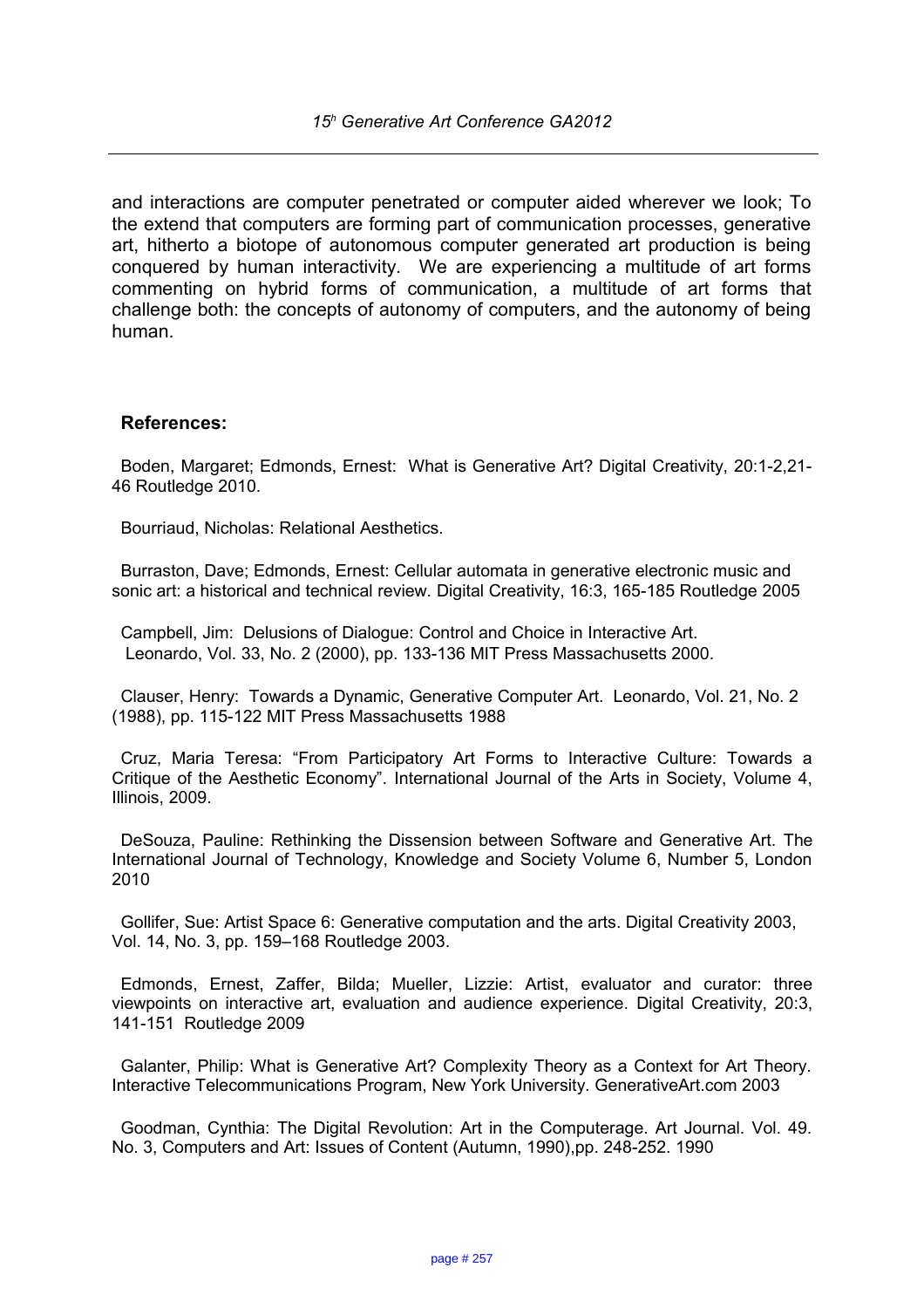Keays, William G.: "Using High Bandwith Input/ Output in Interactive Arts" MIT Press. Massachusetts 1999.

Korakidou, V. and Charitos, D. (2011), 'The spatial context of the aesthetic experience in interactive art: An inter-subjective relationship', *Technoetic Arts: A Journal of Speculative Research* 9: 2+3, pp. 277–283. 2011.

Manovich, Lev: 10 Key Texts onDigital Art. Leonardo, Vol. 35, No. 5, Tenth Anniversary New York Digital Salon (2002), pp. 567-569+571-575 MIT Press. Massachusetts 2002.

McCormack, Jon and Dorin, Anne: *Art, Emergence and the Computational Sublime*, [Proceedings of the Second International Conference on Generative Systems in the Electronic Arts, Victoria, Australia, 5-7 December 2001], Centre for Electronic Media Art, VIC, Australia, pp 67-81. Australia 2001.

Paul, Christiane: Digital Art. Thames& Hudson. London 2004

Punt, Michael: Digital Media, Artificial Life, and Postclassical Cinema: Condition, Symptom, or a Rhetoric of Funding? Leonardo, Vol. 31, No. 5, Sixth Annual New York Digital Salon (1998), pp. 349-356Published MIT Press. Massachusetts 1998.

Rogala, Miroslav: The virtual and the vivid: Reframing the issues in interactive arts. Technoetic Arts: A Journal of Speculative Research 8: 3, pp. 299–309, doi: 10.1386/tear.8.3.299\_1. 2010.

Stern, Nathaniel: The Implicit Body as Performance: Analyzing Interactive Art. Leonardo. Vol. 44, No. 3, pp. 233–238, MIT Press. Massachusetts 2011.

Soddu, Celestino: New Naturality: A Generative Approach to Art and Design. LEONARDO, Vol. 35, No. 3, pp. 291–294, MIT Press. Massachusetts 2002.

Sommerer, Christa; Mignonneau, Laurent: "Art as a Living System: Interactive Computer Artworks" Leonardo, Vol. 32, No. 3 (1999), pp. 165-173 MIT Press. Massachusetts 1999.

Wilson, Stephen: Artificial Intelligence and the Arts. Leonardo, Vol. 16, No. 1 (Winter, 1983), pp. 15-20 MIT Press. Massachusetts 1983.

Wong, Chee-Onn; Jung, Keechul ; Yoon, Joonsung: Interactive Art: The Art that communicates. Department of Digital Media, Soongsil University, Seoul. Leonardo, Vol. 42, No. 2, pp. 180–181, MIT Press. Massachusetts 2009.